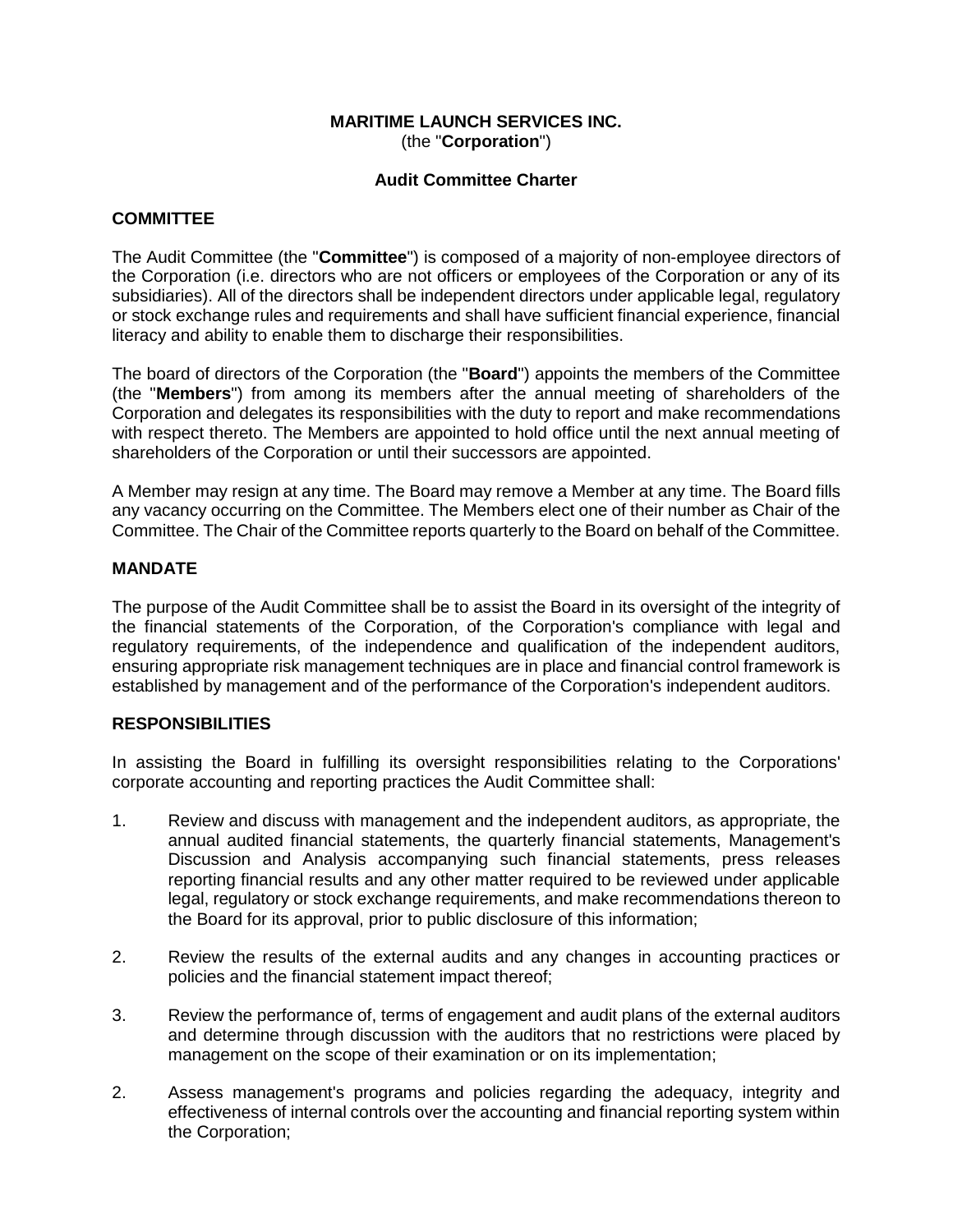- 3. Recommend to the Board a firm of independent auditors for appointment by the shareholders and report to the Board on the fees and expenses of such auditors. The Committee shall have the authority and responsibility to select, evaluate and if
- 4. necessary replace the independent auditors. The Committee shall have the authority to approve all audit engagement fees and terms and the Committee, or a member of the Committee, must review and pre-approve any non-audit service provided to the Corporation by the Corporation's independent auditors and consider the impact on the independence of the auditors;
- 5. Enquire into and report regularly to the Board, with associated recommendations, on any matter referred to the Committee;
- 6. Discuss with management and the independent auditors, as appropriate, financial information press releases and any financial information and earnings guidance provided to analysts and rating agencies;
- 7. Discuss with management and the independent auditors, as appropriate, any audit problems or difficulties and management's response, and the Corporation's risk assessment and risk management policies, including the Corporation's major financial risk exposure and steps taken by management to monitor and mitigate such exposure;
- 8. Obtain and review at least annually a formal written report from the independent auditors delineating the auditing firm's procedures for reviewing internal controls and any material issues raised within the preceding five years by (i) the auditing firm's internal qualitycontrol reviews, (ii) peer reviews of the firm, or (iii) any governmental or other inquiry or investigation relating to any audit conducted by the firm. The Committee will also review steps taken by the auditing firm to address any findings in any of the foregoing reviews. Also, in order to assess auditor independence, the Committee will review at least annually all relationships between the independent auditors and the Corporation;
- 9. Prepare and publish an annual Committee report in the Corporation's management information circular;
- 10. Set clear hiring policies for employees or former employees of the independent auditors;
- 11. Establish procedures for the receipt, retention and treatment of complaints regarding accounting, internal accounting controls or auditing matters, including procedures for the confidential, anonymous submission by employees of the Corporation of concerns regarding questionable accounting or auditing matters.
- 12. Have authority to retain such outside counsel, experts and other advisors as the Committee may deem appropriate in its sole discretion and to approve related fees and retention terms.
- 13. Review at least annually the adequacy of this Charter and recommend any proposed changes to the Board for approval.